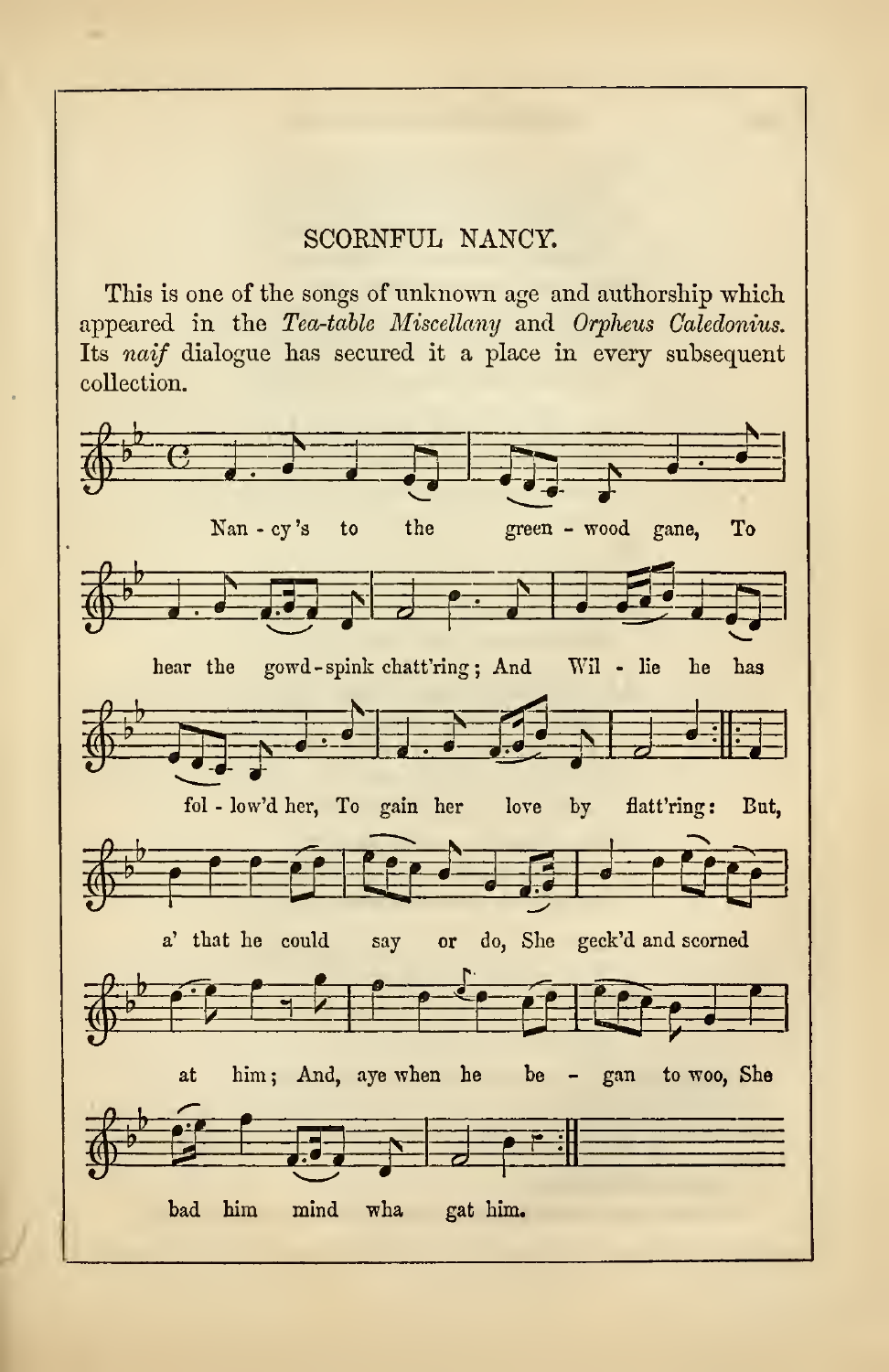## 154 SONGS OF SCOTLAND.

Nancy 's to the greenwood gane, To hear the gowdspihk chatt'ring ; And Willie he has follow'd her, To gain her love by flatt'ring : But, a' that he could say or do, She geck'd and scorned at him ; And, aye when he began to woo, She bad him mind wha gat him.

What ails ye at my dad, quoth he, My minnie or my auntie <sup>1</sup> Wi' crowdy-mowdy<sup>1</sup> they fed me, Lang-kale and ranty-tanty:<sup>2</sup> Wi' bannocks o'guid barley-meal, Of thae there was richt plenty, Wi' chappit stocks fu' butter'd weeh And was not that richt dainty ?

Although my father was nae laird, 'Tis daffin to be vaunty, He keepit aye <sup>a</sup> guid kale-yard, <sup>A</sup> ha' house, and <sup>a</sup> pantry A guid blue bonnet on his head, An owerlay 'bout his craigie ; <sup>3</sup> And aye, until the day he dee'd, He rade on guid shanks-naigie.<sup>4</sup>

Now wae and wonder on your snout, Wad ye hae bonnie Nancy ? Wad ye compare yoursel to me A docken till <sup>a</sup> tanzie ?

<sup>1</sup> A mess composed of milk and meal boiled together.

<sup>2</sup> The broad-leafed sorrel, so called, used to be gathered by our frugal ancestresses in spring, and added to the cabbage or kail in the dinner broth.

<sup>3</sup> A cravat about his neck.

<sup>4</sup> A jocular way of stating that he used his limbs in moving about.